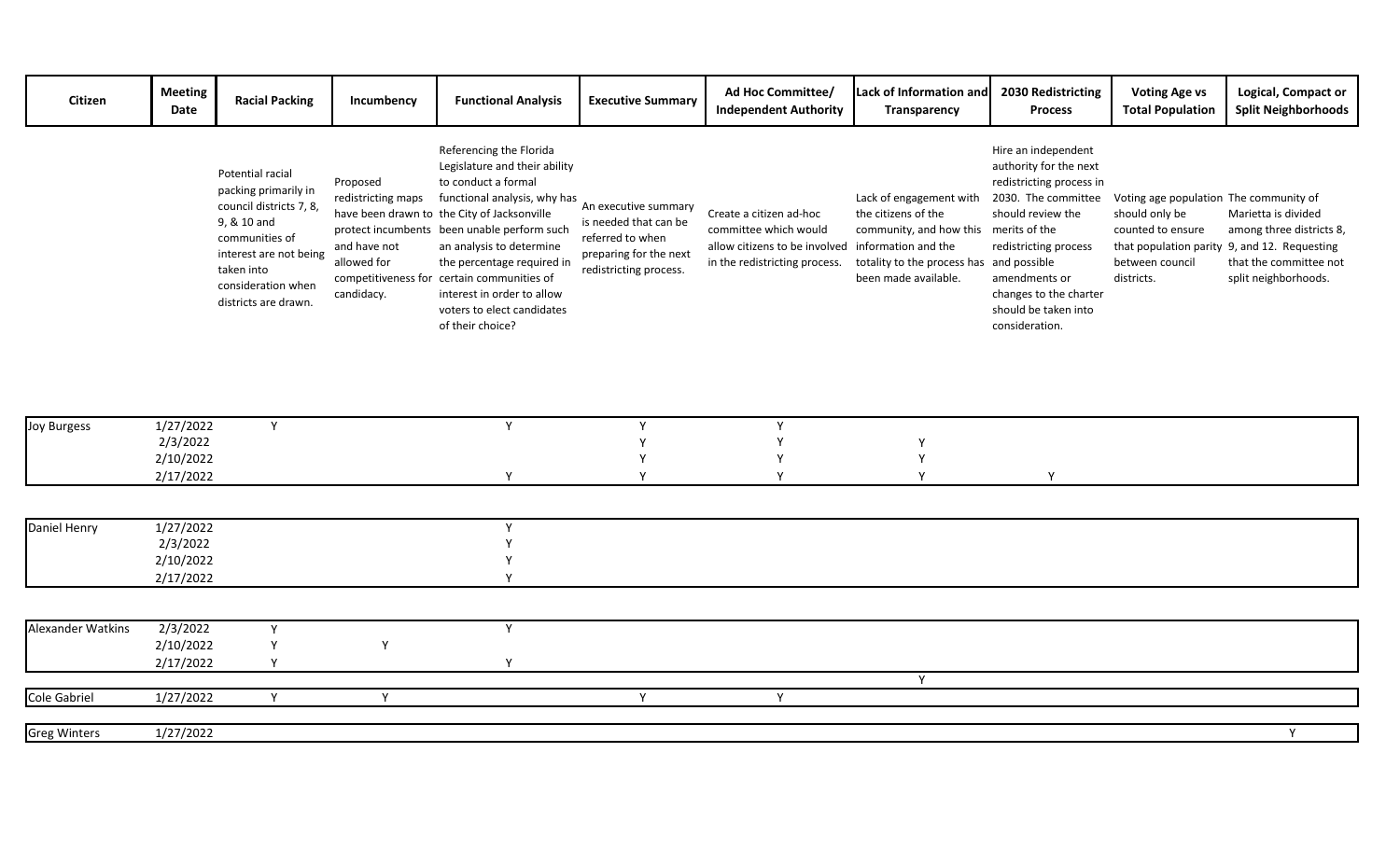| Citizen              | <b>Meeting</b><br>Date | <b>Racial Packing</b>                                                                                                                                                                      | Incumbency                                                                  | <b>Functional Analysis</b>                                                                                                                                                                                                                                                                                                                                                                            | <b>Executive Summary</b>                                                                                              | Ad Hoc Committee/<br><b>Independent Authority</b>                                                                  | Lack of Information and<br>Transparency                                                                                                                              | 2030 Redistricting<br><b>Process</b>                                                                                                                                                                                                                 | <b>Voting Age vs</b><br><b>Total Population</b>                                                                | Logical, Compact or<br><b>Split Neighborhoods</b>                                                                                                 |
|----------------------|------------------------|--------------------------------------------------------------------------------------------------------------------------------------------------------------------------------------------|-----------------------------------------------------------------------------|-------------------------------------------------------------------------------------------------------------------------------------------------------------------------------------------------------------------------------------------------------------------------------------------------------------------------------------------------------------------------------------------------------|-----------------------------------------------------------------------------------------------------------------------|--------------------------------------------------------------------------------------------------------------------|----------------------------------------------------------------------------------------------------------------------------------------------------------------------|------------------------------------------------------------------------------------------------------------------------------------------------------------------------------------------------------------------------------------------------------|----------------------------------------------------------------------------------------------------------------|---------------------------------------------------------------------------------------------------------------------------------------------------|
|                      |                        | Potential racial<br>packing primarily in<br>council districts 7, 8,<br>9, & 10 and<br>communities of<br>interest are not being<br>taken into<br>consideration when<br>districts are drawn. | Proposed<br>redistricting maps<br>and have not<br>allowed for<br>candidacy. | Referencing the Florida<br>Legislature and their ability<br>to conduct a formal<br>functional analysis, why has<br>have been drawn to the City of Jacksonville<br>protect incumbents been unable perform such<br>an analysis to determine<br>the percentage required in<br>competitiveness for certain communities of<br>interest in order to allow<br>voters to elect candidates<br>of their choice? | An executive summary<br>is needed that can be<br>referred to when<br>preparing for the next<br>redistricting process. | Create a citizen ad-hoc<br>committee which would<br>allow citizens to be involved<br>in the redistricting process. | Lack of engagement with<br>the citizens of the<br>community, and how this<br>information and the<br>totality to the process has and possible<br>been made available. | Hire an independent<br>authority for the next<br>redistricting process in<br>2030. The committee<br>should review the<br>merits of the<br>redistricting process<br>amendments or<br>changes to the charter<br>should be taken into<br>consideration. | Voting age population The community of<br>should only be<br>counted to ensure<br>between council<br>districts. | Marietta is divided<br>among three districts 8,<br>that population parity 9, and 12. Requesting<br>that the committee not<br>split neighborhoods. |
| <b>Eric Parker</b>   | 2/3/2022               |                                                                                                                                                                                            |                                                                             |                                                                                                                                                                                                                                                                                                                                                                                                       |                                                                                                                       |                                                                                                                    |                                                                                                                                                                      |                                                                                                                                                                                                                                                      |                                                                                                                | Y                                                                                                                                                 |
|                      | 2/10/2022<br>2/17/2022 |                                                                                                                                                                                            | Y                                                                           |                                                                                                                                                                                                                                                                                                                                                                                                       |                                                                                                                       |                                                                                                                    |                                                                                                                                                                      |                                                                                                                                                                                                                                                      |                                                                                                                | Y                                                                                                                                                 |
|                      |                        |                                                                                                                                                                                            |                                                                             |                                                                                                                                                                                                                                                                                                                                                                                                       |                                                                                                                       |                                                                                                                    |                                                                                                                                                                      |                                                                                                                                                                                                                                                      |                                                                                                                |                                                                                                                                                   |
| Sam Cooley           | 1/27/2022<br>2/17/2022 | Y                                                                                                                                                                                          | Y                                                                           |                                                                                                                                                                                                                                                                                                                                                                                                       |                                                                                                                       |                                                                                                                    |                                                                                                                                                                      |                                                                                                                                                                                                                                                      |                                                                                                                | Y                                                                                                                                                 |
| <b>Thomas Martin</b> | 1/27/2022              |                                                                                                                                                                                            |                                                                             |                                                                                                                                                                                                                                                                                                                                                                                                       |                                                                                                                       |                                                                                                                    |                                                                                                                                                                      |                                                                                                                                                                                                                                                      |                                                                                                                | Y                                                                                                                                                 |
| Nancy Stats          | 1/27/2022              |                                                                                                                                                                                            | Y                                                                           |                                                                                                                                                                                                                                                                                                                                                                                                       |                                                                                                                       |                                                                                                                    |                                                                                                                                                                      |                                                                                                                                                                                                                                                      |                                                                                                                |                                                                                                                                                   |
| Jane Kosut           | 1/27/2022              | Y                                                                                                                                                                                          |                                                                             |                                                                                                                                                                                                                                                                                                                                                                                                       |                                                                                                                       |                                                                                                                    |                                                                                                                                                                      |                                                                                                                                                                                                                                                      |                                                                                                                |                                                                                                                                                   |
| <b>Trya Smude</b>    | 1/27/2022<br>2/17/2022 |                                                                                                                                                                                            |                                                                             |                                                                                                                                                                                                                                                                                                                                                                                                       |                                                                                                                       | Y                                                                                                                  | Y<br>Y                                                                                                                                                               |                                                                                                                                                                                                                                                      |                                                                                                                | Y<br>Y                                                                                                                                            |
| Suzanne Barker       | 1/27/2022              |                                                                                                                                                                                            | Y                                                                           |                                                                                                                                                                                                                                                                                                                                                                                                       |                                                                                                                       | Y                                                                                                                  |                                                                                                                                                                      |                                                                                                                                                                                                                                                      |                                                                                                                |                                                                                                                                                   |
| <b>Bill Lewis</b>    | 1/27/2022              |                                                                                                                                                                                            |                                                                             |                                                                                                                                                                                                                                                                                                                                                                                                       |                                                                                                                       |                                                                                                                    |                                                                                                                                                                      |                                                                                                                                                                                                                                                      |                                                                                                                | Y                                                                                                                                                 |
| Michael Anderson     | 1/27/2022<br>2/3/2022  |                                                                                                                                                                                            |                                                                             |                                                                                                                                                                                                                                                                                                                                                                                                       |                                                                                                                       |                                                                                                                    |                                                                                                                                                                      |                                                                                                                                                                                                                                                      |                                                                                                                | Υ<br>Y                                                                                                                                            |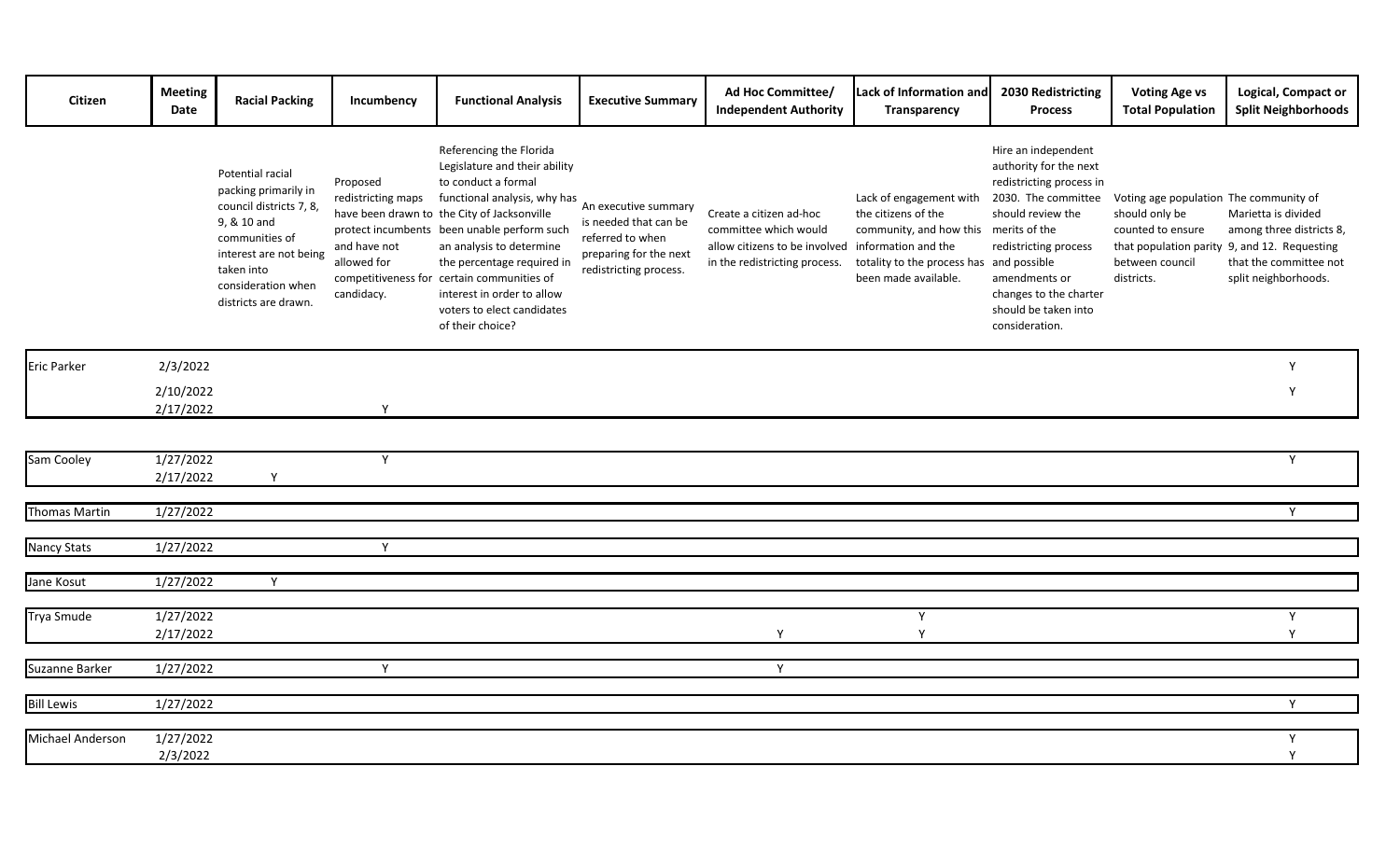| Citizen                        | <b>Meeting</b><br>Date | <b>Racial Packing</b>                                                                                                                                                                      | Incumbency                                                                  | <b>Functional Analysis</b>                                                                                                                                                                                                                                                                                                                                                                            | <b>Executive Summary</b>                                                                                              | Ad Hoc Committee/<br><b>Independent Authority</b>                                                                  | Lack of Information and<br>Transparency                                                                                                                                            | 2030 Redistricting<br><b>Process</b>                                                                                                                                                                                                | <b>Voting Age vs</b><br><b>Total Population</b>                                                                | Logical, Compact or<br><b>Split Neighborhoods</b>                                                                                                 |
|--------------------------------|------------------------|--------------------------------------------------------------------------------------------------------------------------------------------------------------------------------------------|-----------------------------------------------------------------------------|-------------------------------------------------------------------------------------------------------------------------------------------------------------------------------------------------------------------------------------------------------------------------------------------------------------------------------------------------------------------------------------------------------|-----------------------------------------------------------------------------------------------------------------------|--------------------------------------------------------------------------------------------------------------------|------------------------------------------------------------------------------------------------------------------------------------------------------------------------------------|-------------------------------------------------------------------------------------------------------------------------------------------------------------------------------------------------------------------------------------|----------------------------------------------------------------------------------------------------------------|---------------------------------------------------------------------------------------------------------------------------------------------------|
|                                |                        | Potential racial<br>packing primarily in<br>council districts 7, 8,<br>9, & 10 and<br>communities of<br>interest are not being<br>taken into<br>consideration when<br>districts are drawn. | Proposed<br>redistricting maps<br>and have not<br>allowed for<br>candidacy. | Referencing the Florida<br>Legislature and their ability<br>to conduct a formal<br>functional analysis, why has<br>have been drawn to the City of Jacksonville<br>protect incumbents been unable perform such<br>an analysis to determine<br>the percentage required in<br>competitiveness for certain communities of<br>interest in order to allow<br>voters to elect candidates<br>of their choice? | An executive summary<br>is needed that can be<br>referred to when<br>preparing for the next<br>redistricting process. | Create a citizen ad-hoc<br>committee which would<br>allow citizens to be involved<br>in the redistricting process. | Lack of engagement with<br>the citizens of the<br>community, and how this merits of the<br>information and the<br>totality to the process has and possible<br>been made available. | Hire an independent<br>authority for the next<br>redistricting process in<br>2030. The committee<br>should review the<br>redistricting process<br>amendments or<br>changes to the charter<br>should be taken into<br>consideration. | Voting age population The community of<br>should only be<br>counted to ensure<br>between council<br>districts. | Marietta is divided<br>among three districts 8,<br>that population parity 9, and 12. Requesting<br>that the committee not<br>split neighborhoods. |
| Sherrie McKenzie               | 1/27/2022              |                                                                                                                                                                                            |                                                                             |                                                                                                                                                                                                                                                                                                                                                                                                       |                                                                                                                       |                                                                                                                    | Y                                                                                                                                                                                  |                                                                                                                                                                                                                                     |                                                                                                                | $\mathsf{Y}$                                                                                                                                      |
| Michelle Hollie                | 1/27/2022              |                                                                                                                                                                                            |                                                                             |                                                                                                                                                                                                                                                                                                                                                                                                       |                                                                                                                       |                                                                                                                    | Y                                                                                                                                                                                  |                                                                                                                                                                                                                                     |                                                                                                                |                                                                                                                                                   |
|                                |                        |                                                                                                                                                                                            |                                                                             |                                                                                                                                                                                                                                                                                                                                                                                                       |                                                                                                                       |                                                                                                                    |                                                                                                                                                                                    |                                                                                                                                                                                                                                     |                                                                                                                |                                                                                                                                                   |
| Gloria Einstein                | 2/3/2022               |                                                                                                                                                                                            | Y                                                                           |                                                                                                                                                                                                                                                                                                                                                                                                       |                                                                                                                       |                                                                                                                    |                                                                                                                                                                                    |                                                                                                                                                                                                                                     |                                                                                                                |                                                                                                                                                   |
| Pat Wojciechowski              | 2/3/2022               |                                                                                                                                                                                            |                                                                             |                                                                                                                                                                                                                                                                                                                                                                                                       |                                                                                                                       |                                                                                                                    |                                                                                                                                                                                    |                                                                                                                                                                                                                                     | Y                                                                                                              |                                                                                                                                                   |
|                                |                        |                                                                                                                                                                                            |                                                                             |                                                                                                                                                                                                                                                                                                                                                                                                       |                                                                                                                       |                                                                                                                    |                                                                                                                                                                                    |                                                                                                                                                                                                                                     |                                                                                                                |                                                                                                                                                   |
| Ted Hornoi-Centerwall 2/3/2022 |                        |                                                                                                                                                                                            |                                                                             |                                                                                                                                                                                                                                                                                                                                                                                                       | $\mathsf{Y}$                                                                                                          | Y                                                                                                                  |                                                                                                                                                                                    |                                                                                                                                                                                                                                     | Y                                                                                                              |                                                                                                                                                   |
| <b>Judy Skeklin</b>            | 2/3/2022               | Y                                                                                                                                                                                          | Y                                                                           |                                                                                                                                                                                                                                                                                                                                                                                                       |                                                                                                                       | Y                                                                                                                  | Y                                                                                                                                                                                  |                                                                                                                                                                                                                                     |                                                                                                                |                                                                                                                                                   |
|                                |                        |                                                                                                                                                                                            |                                                                             |                                                                                                                                                                                                                                                                                                                                                                                                       |                                                                                                                       |                                                                                                                    |                                                                                                                                                                                    |                                                                                                                                                                                                                                     |                                                                                                                |                                                                                                                                                   |
| <b>Elizabeth Sams</b>          | 2/3/2022               |                                                                                                                                                                                            |                                                                             |                                                                                                                                                                                                                                                                                                                                                                                                       |                                                                                                                       | Y                                                                                                                  | Y                                                                                                                                                                                  |                                                                                                                                                                                                                                     |                                                                                                                |                                                                                                                                                   |
| LaShonda Holloway              | 2/3/2022               | Y                                                                                                                                                                                          | Y                                                                           |                                                                                                                                                                                                                                                                                                                                                                                                       |                                                                                                                       |                                                                                                                    |                                                                                                                                                                                    |                                                                                                                                                                                                                                     |                                                                                                                |                                                                                                                                                   |
|                                |                        |                                                                                                                                                                                            |                                                                             |                                                                                                                                                                                                                                                                                                                                                                                                       |                                                                                                                       |                                                                                                                    |                                                                                                                                                                                    |                                                                                                                                                                                                                                     |                                                                                                                |                                                                                                                                                   |
| Tim Vergens                    | 2/3/2022               |                                                                                                                                                                                            | Y                                                                           |                                                                                                                                                                                                                                                                                                                                                                                                       |                                                                                                                       |                                                                                                                    | Y                                                                                                                                                                                  |                                                                                                                                                                                                                                     |                                                                                                                |                                                                                                                                                   |
| Janie Jones                    | 2/10/2022              |                                                                                                                                                                                            |                                                                             |                                                                                                                                                                                                                                                                                                                                                                                                       |                                                                                                                       |                                                                                                                    | Y                                                                                                                                                                                  |                                                                                                                                                                                                                                     |                                                                                                                |                                                                                                                                                   |
|                                |                        |                                                                                                                                                                                            |                                                                             |                                                                                                                                                                                                                                                                                                                                                                                                       |                                                                                                                       |                                                                                                                    |                                                                                                                                                                                    |                                                                                                                                                                                                                                     |                                                                                                                |                                                                                                                                                   |
| Michael Ludwick                | 2/10/2022              |                                                                                                                                                                                            | Y                                                                           |                                                                                                                                                                                                                                                                                                                                                                                                       |                                                                                                                       | Y                                                                                                                  |                                                                                                                                                                                    |                                                                                                                                                                                                                                     |                                                                                                                |                                                                                                                                                   |
| <b>Rosemary McCoy</b>          | 2/10/2022              | Y                                                                                                                                                                                          |                                                                             | Y                                                                                                                                                                                                                                                                                                                                                                                                     |                                                                                                                       |                                                                                                                    |                                                                                                                                                                                    |                                                                                                                                                                                                                                     |                                                                                                                |                                                                                                                                                   |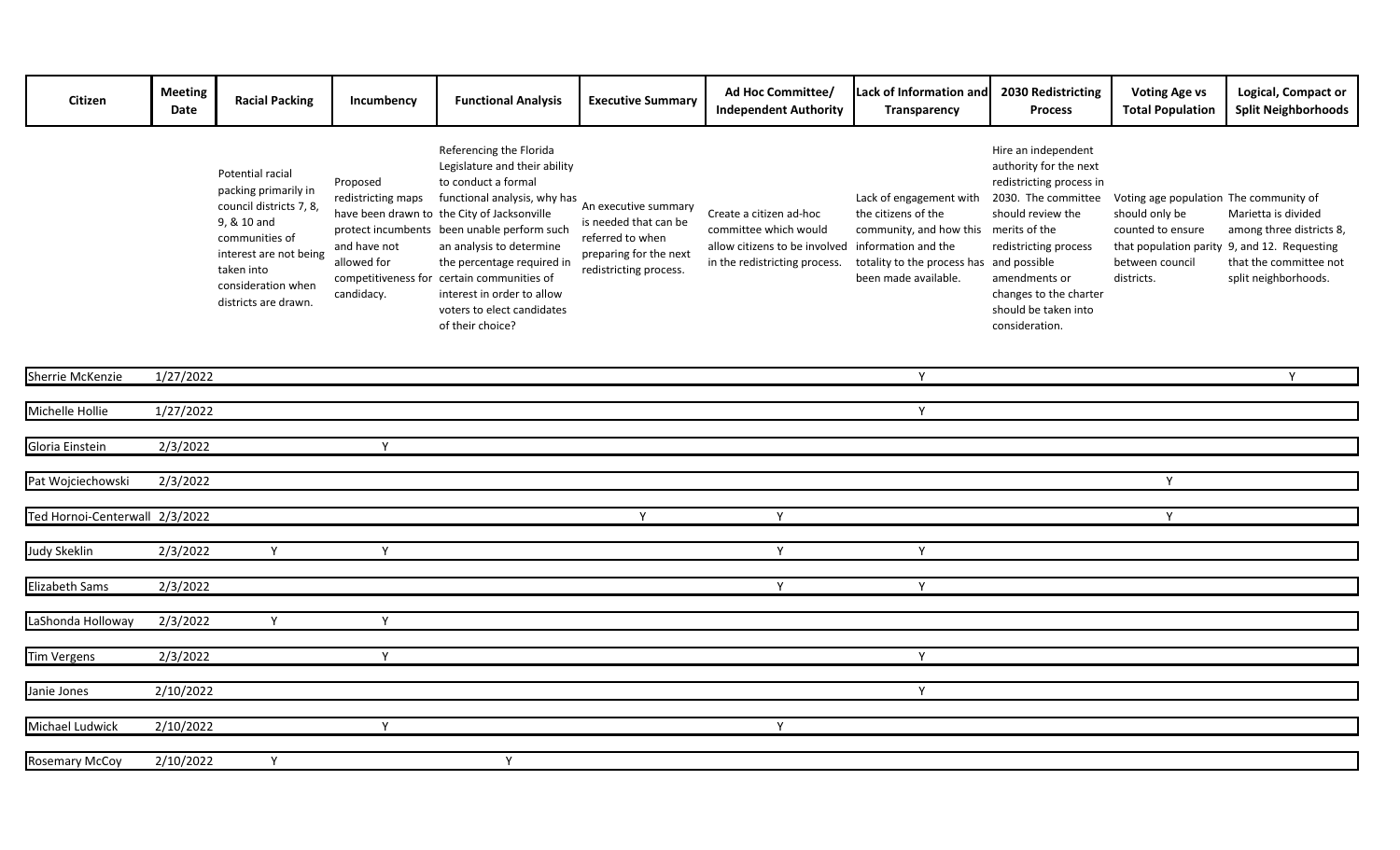| Citizen            | <b>Meeting</b><br>Date | <b>Racial Packing</b>                                                                                                                                                                      | Incumbency                                                                  | <b>Functional Analysis</b>                                                                                                                                                                                                                                                                                                                                                                            | <b>Executive Summary</b>                                                                                              | Ad Hoc Committee/<br><b>Independent Authority</b>                                                                  | Lack of Information and<br>Transparency                                                                                                                                            | 2030 Redistricting<br><b>Process</b>                                                                                                                                                                                                | <b>Voting Age vs</b><br><b>Total Population</b>                                                                | Logical, Compact or<br><b>Split Neighborhoods</b>                                                                                                 |
|--------------------|------------------------|--------------------------------------------------------------------------------------------------------------------------------------------------------------------------------------------|-----------------------------------------------------------------------------|-------------------------------------------------------------------------------------------------------------------------------------------------------------------------------------------------------------------------------------------------------------------------------------------------------------------------------------------------------------------------------------------------------|-----------------------------------------------------------------------------------------------------------------------|--------------------------------------------------------------------------------------------------------------------|------------------------------------------------------------------------------------------------------------------------------------------------------------------------------------|-------------------------------------------------------------------------------------------------------------------------------------------------------------------------------------------------------------------------------------|----------------------------------------------------------------------------------------------------------------|---------------------------------------------------------------------------------------------------------------------------------------------------|
|                    |                        | Potential racial<br>packing primarily in<br>council districts 7, 8,<br>9, & 10 and<br>communities of<br>interest are not being<br>taken into<br>consideration when<br>districts are drawn. | Proposed<br>redistricting maps<br>and have not<br>allowed for<br>candidacy. | Referencing the Florida<br>Legislature and their ability<br>to conduct a formal<br>functional analysis, why has<br>have been drawn to the City of Jacksonville<br>protect incumbents been unable perform such<br>an analysis to determine<br>the percentage required in<br>competitiveness for certain communities of<br>interest in order to allow<br>voters to elect candidates<br>of their choice? | An executive summary<br>is needed that can be<br>referred to when<br>preparing for the next<br>redistricting process. | Create a citizen ad-hoc<br>committee which would<br>allow citizens to be involved<br>in the redistricting process. | Lack of engagement with<br>the citizens of the<br>community, and how this merits of the<br>information and the<br>totality to the process has and possible<br>been made available. | Hire an independent<br>authority for the next<br>redistricting process in<br>2030. The committee<br>should review the<br>redistricting process<br>amendments or<br>changes to the charter<br>should be taken into<br>consideration. | Voting age population The community of<br>should only be<br>counted to ensure<br>between council<br>districts. | Marietta is divided<br>among three districts 8,<br>that population parity 9, and 12. Requesting<br>that the committee not<br>split neighborhoods. |
| Lanelle Phillimon  | 2/10/2022              |                                                                                                                                                                                            | Y                                                                           |                                                                                                                                                                                                                                                                                                                                                                                                       |                                                                                                                       |                                                                                                                    | Y                                                                                                                                                                                  |                                                                                                                                                                                                                                     |                                                                                                                |                                                                                                                                                   |
|                    |                        |                                                                                                                                                                                            |                                                                             |                                                                                                                                                                                                                                                                                                                                                                                                       |                                                                                                                       |                                                                                                                    |                                                                                                                                                                                    |                                                                                                                                                                                                                                     |                                                                                                                |                                                                                                                                                   |
| Sharmin Smith      | 2/10/2022              |                                                                                                                                                                                            | Y                                                                           |                                                                                                                                                                                                                                                                                                                                                                                                       |                                                                                                                       |                                                                                                                    |                                                                                                                                                                                    |                                                                                                                                                                                                                                     |                                                                                                                |                                                                                                                                                   |
| Rodney Hurst, Jr.  | 2/17/2022              | Y                                                                                                                                                                                          |                                                                             |                                                                                                                                                                                                                                                                                                                                                                                                       |                                                                                                                       |                                                                                                                    |                                                                                                                                                                                    |                                                                                                                                                                                                                                     |                                                                                                                |                                                                                                                                                   |
| Anthony Brown      | 2/17/2022              |                                                                                                                                                                                            |                                                                             |                                                                                                                                                                                                                                                                                                                                                                                                       |                                                                                                                       |                                                                                                                    |                                                                                                                                                                                    |                                                                                                                                                                                                                                     |                                                                                                                |                                                                                                                                                   |
|                    |                        |                                                                                                                                                                                            |                                                                             |                                                                                                                                                                                                                                                                                                                                                                                                       |                                                                                                                       |                                                                                                                    |                                                                                                                                                                                    |                                                                                                                                                                                                                                     |                                                                                                                |                                                                                                                                                   |
| Carnell Oliver     | 2/17/2022              | Y                                                                                                                                                                                          |                                                                             |                                                                                                                                                                                                                                                                                                                                                                                                       |                                                                                                                       |                                                                                                                    |                                                                                                                                                                                    |                                                                                                                                                                                                                                     |                                                                                                                |                                                                                                                                                   |
| Jessica Ransome    | 2/17/2022              | Y                                                                                                                                                                                          | Y                                                                           | Y                                                                                                                                                                                                                                                                                                                                                                                                     |                                                                                                                       |                                                                                                                    | Y                                                                                                                                                                                  |                                                                                                                                                                                                                                     |                                                                                                                | Y                                                                                                                                                 |
|                    |                        |                                                                                                                                                                                            |                                                                             |                                                                                                                                                                                                                                                                                                                                                                                                       |                                                                                                                       |                                                                                                                    |                                                                                                                                                                                    |                                                                                                                                                                                                                                     |                                                                                                                |                                                                                                                                                   |
| Alejandra Granada  | 2/17/2022              | Y                                                                                                                                                                                          | Y                                                                           | Y                                                                                                                                                                                                                                                                                                                                                                                                     |                                                                                                                       |                                                                                                                    |                                                                                                                                                                                    |                                                                                                                                                                                                                                     |                                                                                                                |                                                                                                                                                   |
|                    |                        |                                                                                                                                                                                            |                                                                             |                                                                                                                                                                                                                                                                                                                                                                                                       |                                                                                                                       |                                                                                                                    |                                                                                                                                                                                    |                                                                                                                                                                                                                                     |                                                                                                                |                                                                                                                                                   |
| Therese Gamble     | 2/17/2022              | Y                                                                                                                                                                                          |                                                                             |                                                                                                                                                                                                                                                                                                                                                                                                       |                                                                                                                       |                                                                                                                    |                                                                                                                                                                                    |                                                                                                                                                                                                                                     | Y                                                                                                              |                                                                                                                                                   |
| Perez McClain      | 2/17/2022              |                                                                                                                                                                                            |                                                                             |                                                                                                                                                                                                                                                                                                                                                                                                       |                                                                                                                       |                                                                                                                    |                                                                                                                                                                                    |                                                                                                                                                                                                                                     |                                                                                                                |                                                                                                                                                   |
|                    |                        |                                                                                                                                                                                            |                                                                             |                                                                                                                                                                                                                                                                                                                                                                                                       |                                                                                                                       |                                                                                                                    |                                                                                                                                                                                    |                                                                                                                                                                                                                                     |                                                                                                                |                                                                                                                                                   |
| Patrice Dimontague | 2/17/2022              | Y                                                                                                                                                                                          |                                                                             |                                                                                                                                                                                                                                                                                                                                                                                                       |                                                                                                                       |                                                                                                                    |                                                                                                                                                                                    |                                                                                                                                                                                                                                     |                                                                                                                |                                                                                                                                                   |
| Velma Roundsville  | 2/17/2022              |                                                                                                                                                                                            |                                                                             |                                                                                                                                                                                                                                                                                                                                                                                                       |                                                                                                                       |                                                                                                                    |                                                                                                                                                                                    | Y                                                                                                                                                                                                                                   |                                                                                                                |                                                                                                                                                   |
|                    |                        |                                                                                                                                                                                            |                                                                             |                                                                                                                                                                                                                                                                                                                                                                                                       |                                                                                                                       |                                                                                                                    |                                                                                                                                                                                    |                                                                                                                                                                                                                                     |                                                                                                                |                                                                                                                                                   |
| Leola Williams     | 2/17/2022              |                                                                                                                                                                                            | Y                                                                           |                                                                                                                                                                                                                                                                                                                                                                                                       |                                                                                                                       |                                                                                                                    | Y                                                                                                                                                                                  |                                                                                                                                                                                                                                     |                                                                                                                |                                                                                                                                                   |